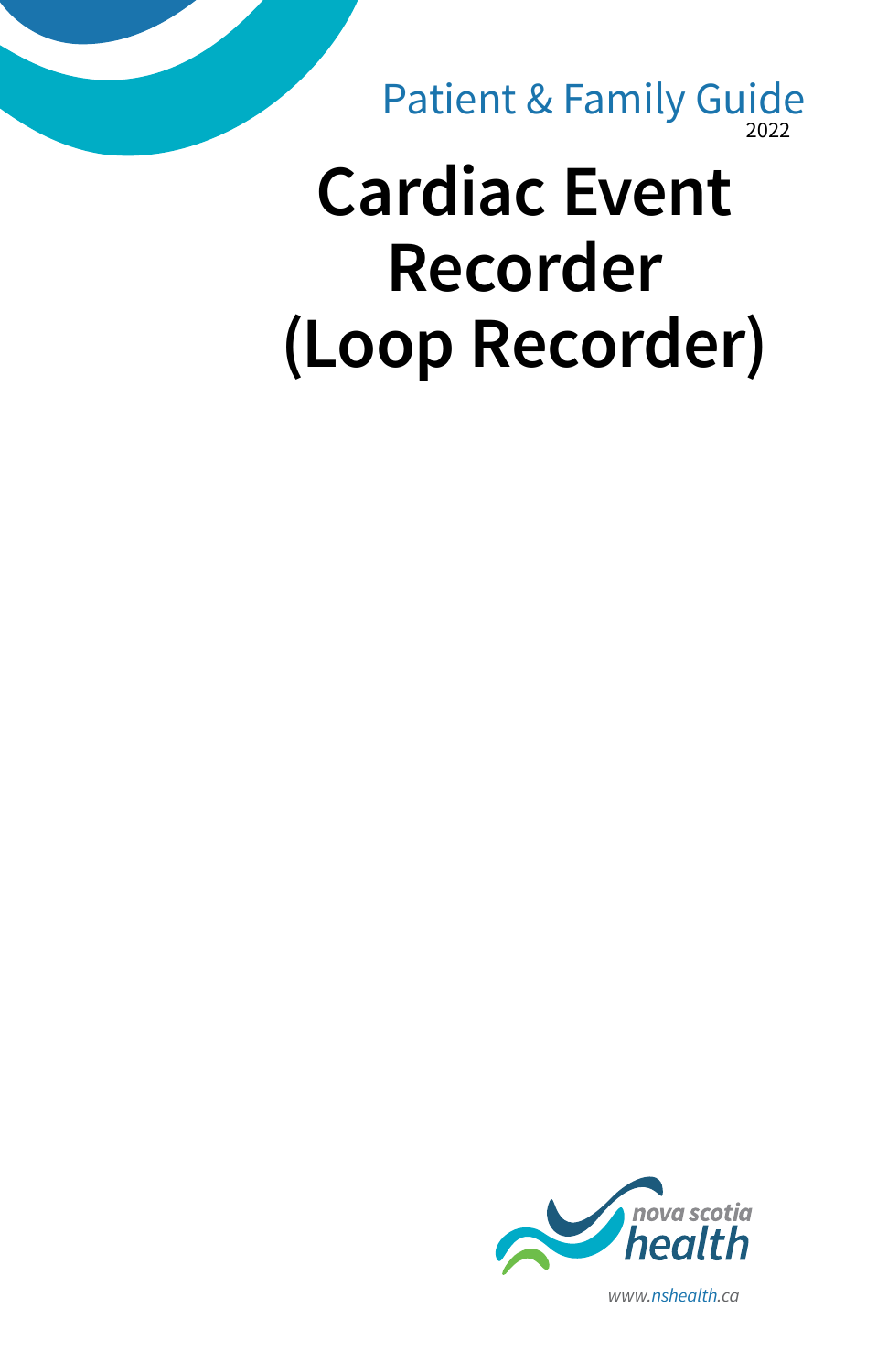## **Cardiac Event Recorder (Loop Recorder)**

This guide is for a "King of Hearts" loop recorder.



#### **What is a cardiac event recorder?**

- A cardiac event recorder (loop recorder) records the electrical activity of your heart. You can use a loop recorder while you are at home and doing your usual activities.
- A cardiac technologist will show you how to use the recorder. They will also answer any questions you have before you take it home.
- The loop recorder will only record your heart activity when you press a button. Start recording when you feel your symptoms starting.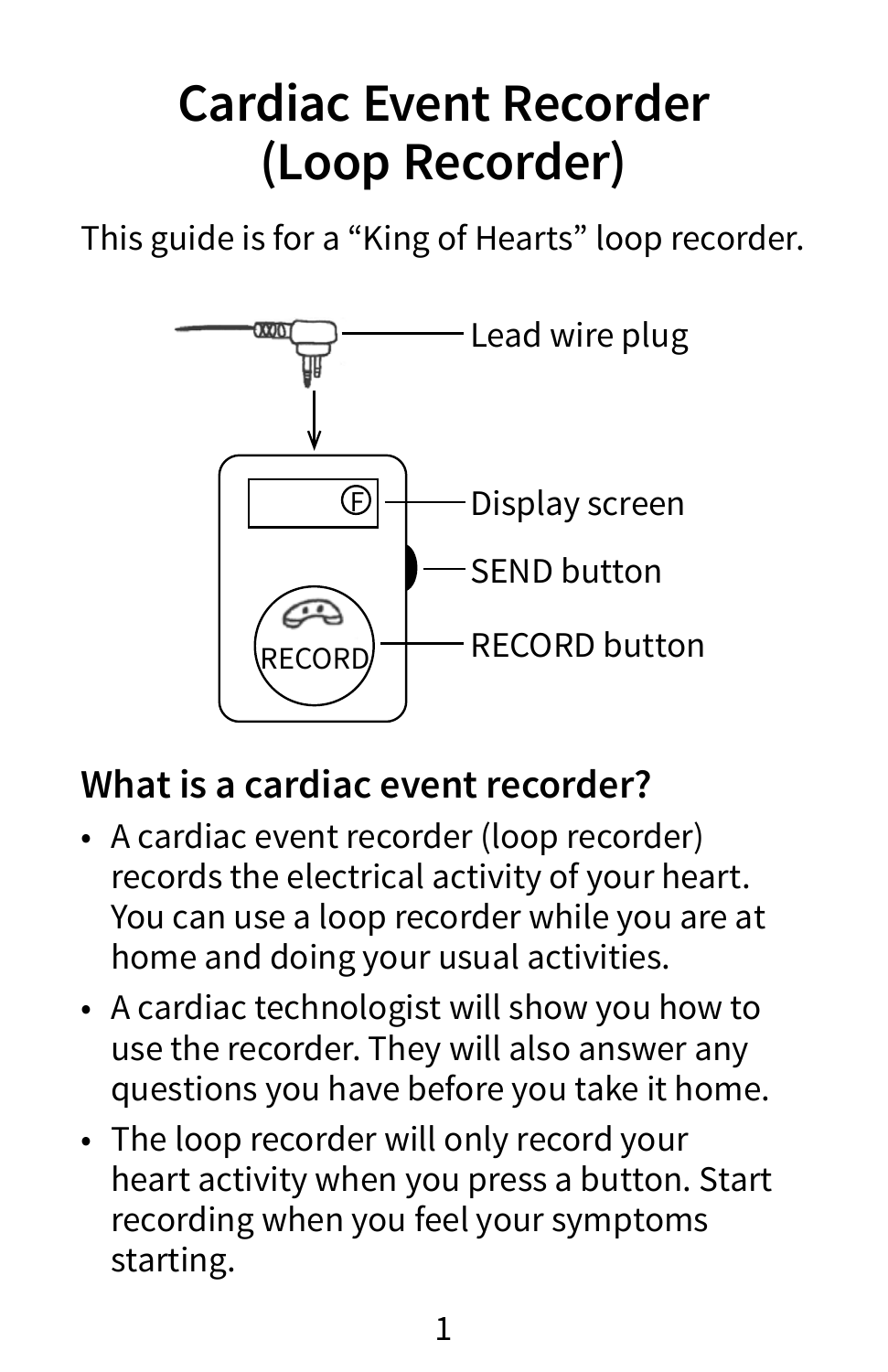• The information from the recorder can help your doctor diagnose heart symptoms that come and go or only happen sometimes.

### **How do I use the loop recorder?**

#### **Getting ready**

- The **electrodes** (small, sticky pads) must be placed firmly on the skin on your chest to get a clear recording.
	- › Wipe your skin clean with an alcohol swab, using the supplies you were given.
	- $\rightarrow$  Dry your skin with the gauze pads you were given.
- Attach the electrodes to the **lead wires** before placing the electrodes on your chest.
	- $\rightarrow$  The white lead wire connects to the right electrode.
	- › The black lead wire connects to the left electrode.
- **Place the electrodes** on your chest in the position shown in the diagram on page 3.
	- › Press the electrodes firmly to your skin.
	- $\rightarrow$  Throw away any electrodes that do not stick.
- **Change the electrodes** every day, or more often if they get loose or are not sticking well.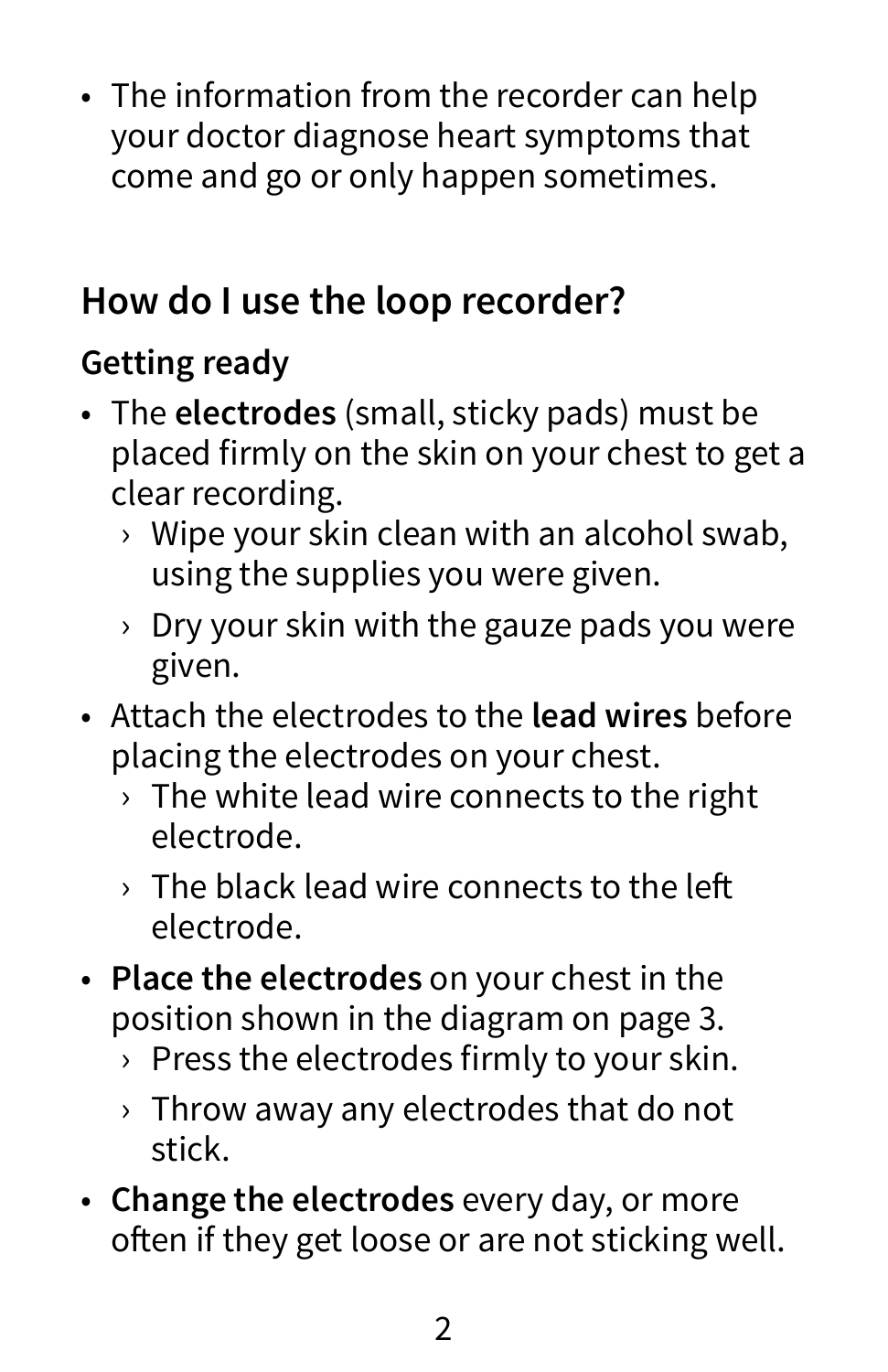- After you have placed the electrodes on your chest, put the **plug** from the **lead wires** into the top of the recorder (see diagram on page 1).
- Secure the recorder as told by the technologist.



#### **Recording**

- Press **RECORD** when you have:
	- › Dizziness
	- › Chest pain
	- › Lightheadedness
	- › Shortness of breath
- › Palpitations (fast-beating, fluttering, or pounding heart)
- Relax and stay still while the device is recording.
- You will hear a series of 5 tones (beeps). This means the device has stopped recording.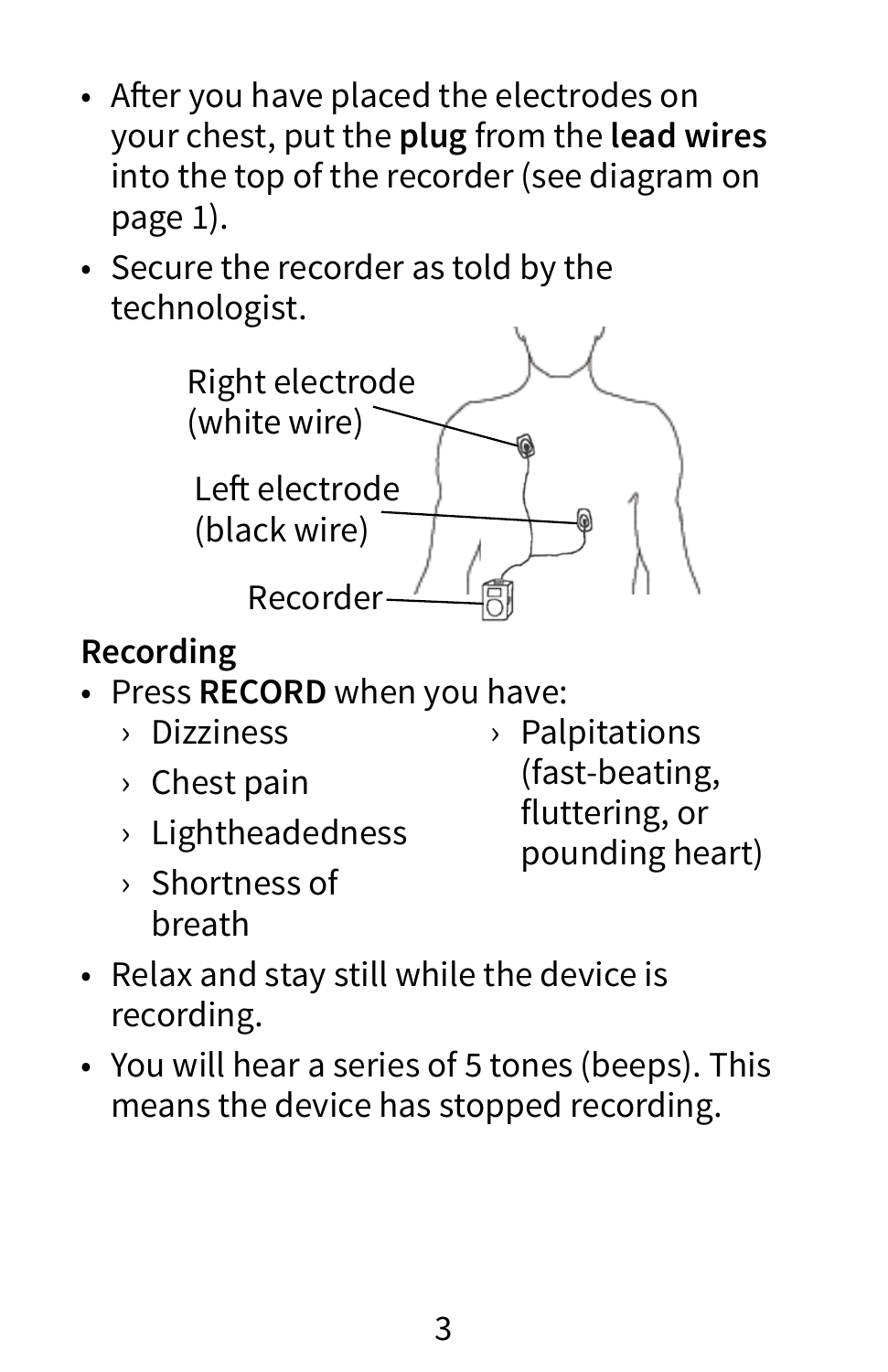• After recording, you will see an "F" in the display screen. This means the device memory is full and it cannot record any more. **You must transmit (send in) your recording** (see below)**.** The device will keep beeping every few minutes until you transmit your recording.

#### **If you press the RECORD button by accident:**

 $\rightarrow$  You will hear a series of 5 tones and you will see an "F" in the display screen. **You do not need to transmit this recording, but you do need to erase it.**

#### **To erase a recording:**

- $\rightarrow$  Unplug the lead wire from the top of the recorder.
- › Press the **SEND** button on the side of the recorder until you hear a whistling sound.
- $\rightarrow$  When the whistling sound stops, plug the lead wire back in.

#### **Transmitting**

- **You will need a landline phone to transmit. You cannot use a cell phone or cordless landline phone.**
	- $\rightarrow$  Unplug the lead wire from the top of the recorder.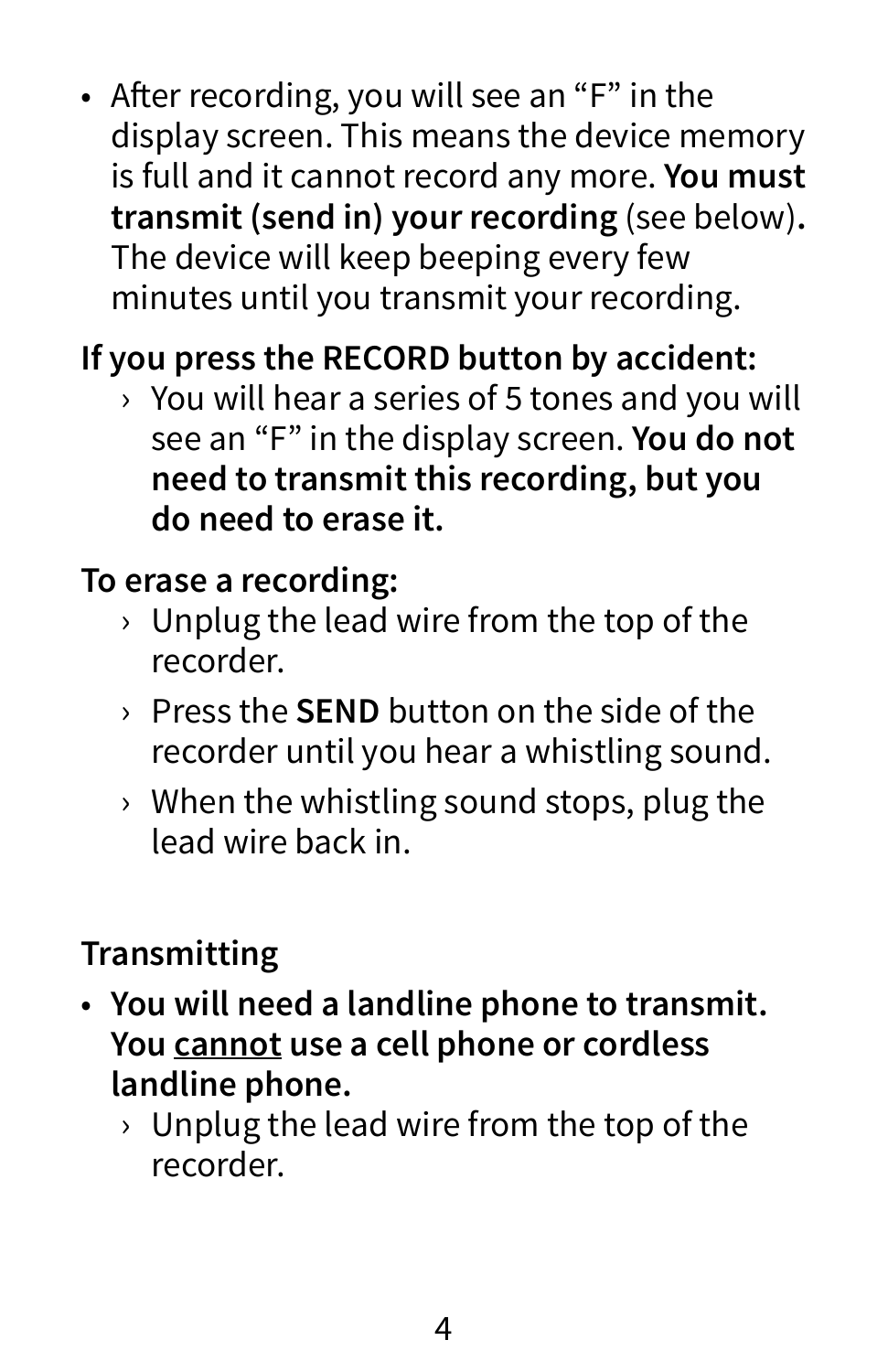#### **Remember:**

- **Your home phone number is your identification (ID) number.**
- The # symbol on your phone is called the "pound" key.

#### **When you are ready to send in a recording:**

Call **902-473-7797** and follow the instructions.

You must state:

- 1. Your full name
- 2. The symptoms you had when you recorded
- 3. Where you were and what you were doing when you recorded
- Put the recorder face-up on a table or flat surface next to the phone.
- Put the mouthpiece (the part you talk into) of the phone over the **RECORD button** of your recorder.
- Press the **SEND** button on the side of the recorder to start the transmission. Hold the **SEND** button until you will hear a whistling sound.
- When the whistling sound stops, plug the lead wire back in.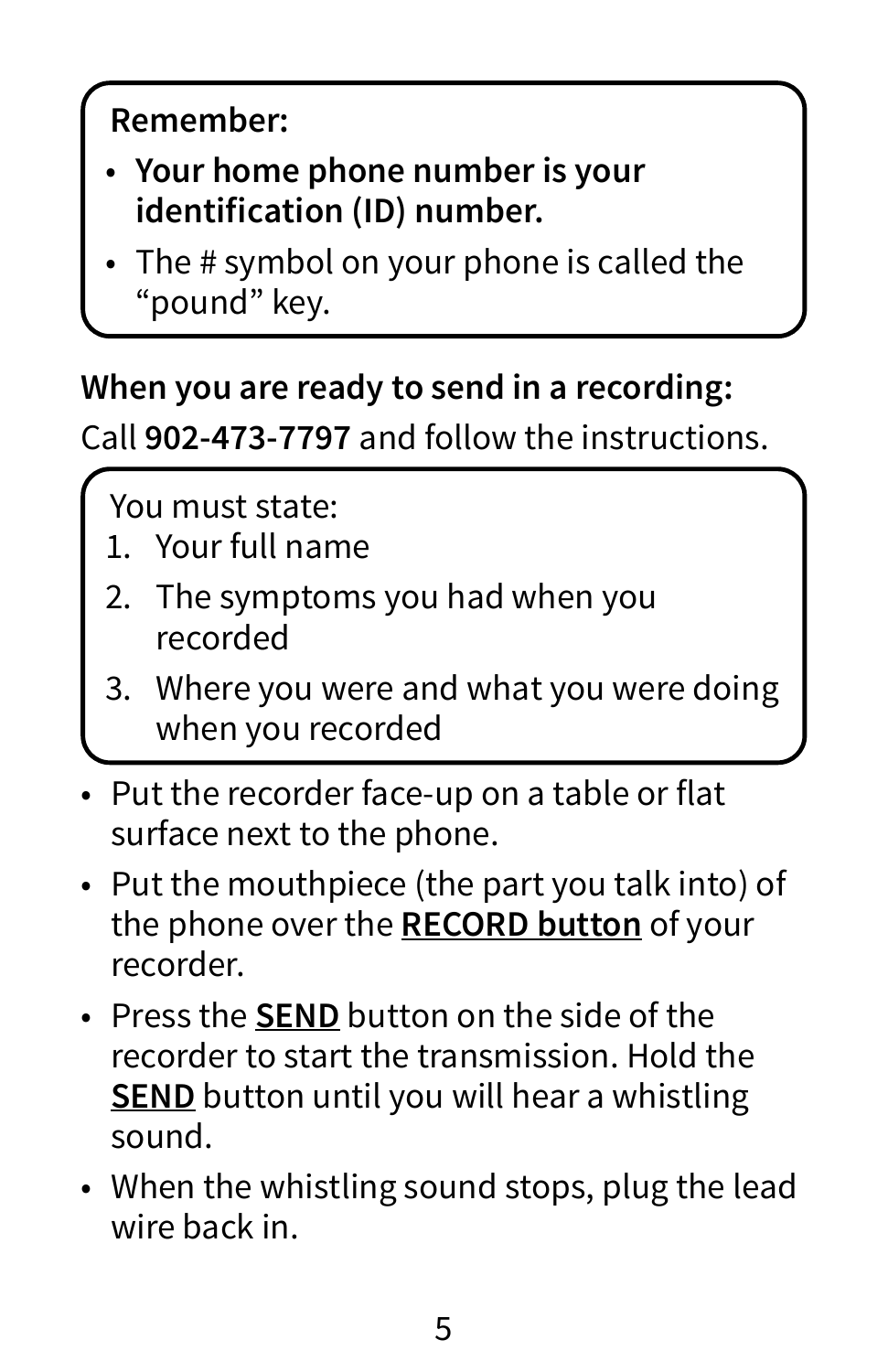#### **Replacing the batteries**

Check the batteries each time you turn on the recorder. If a battery symbol appears on the display screen, the battery is low. Replace the batteries with 2 AAA batteries (2 triple A batteries).

#### **Can I bathe or shower with the loop recorder?**

- You must unplug the lead wire, and take off the recorder and electrodes to bathe or shower.
- You must follow the steps to get ready (on page 2) before putting the electrodes back on your chest.

#### **What if I have problems with the recorder?**

If you have questions or concerns about your recorder:

- Call **902-473-2422** and leave a message.
	- › If it is a weekday (Monday to Friday, 8 a.m. to 4 p.m.), a technologist will call you back within 24 hours (1 day).
	- $\rightarrow$  If it is a weekend or holiday, a technologist will call you as soon as possible on Monday to Friday, 8 a.m. to 4 p.m.

**If you are concerned about your symptoms, call your primary health care provider.**